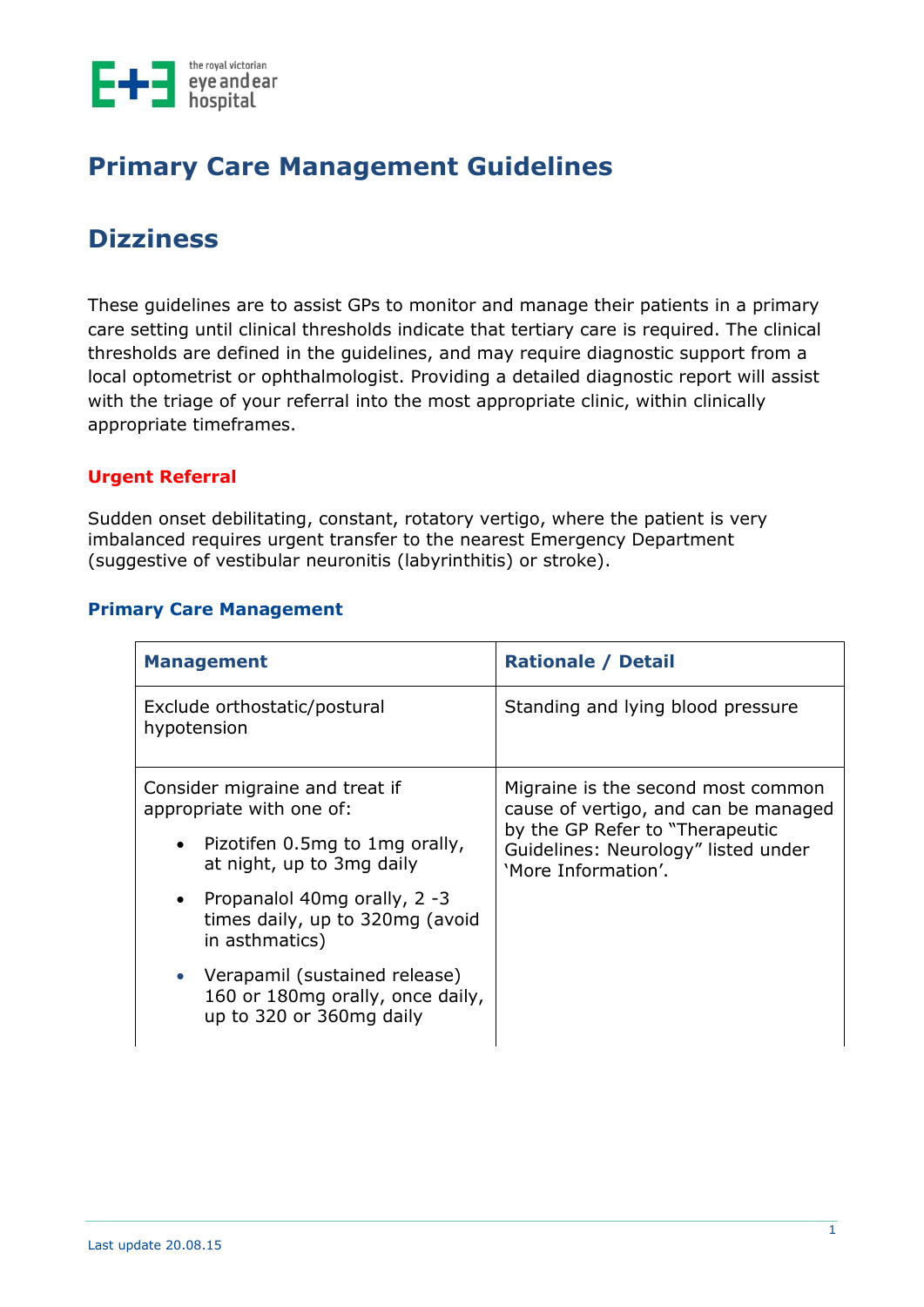| Perform two simple tests (in the GPs<br>rooms) to assist determine the likely<br>causes of the patient's vertigo:<br>Hallpike test<br>$\bullet$<br>Head Impulse test<br>$\bullet$                                                                                                                                                                                                                                                                                                                                                                                                                                                                                                                                     | For patients with a limited range of<br>neck movement or general mobility<br>issues, consider a modified Hallpike A<br>positive Hallpike test demonstrates a<br>rotational nystagmus. Note whether<br>the left or right side is affected A<br>positive Head Impulse Test<br>demonstrates an inability to maintain<br>visual fixation on a target.                                                                                                                                                                                    |
|-----------------------------------------------------------------------------------------------------------------------------------------------------------------------------------------------------------------------------------------------------------------------------------------------------------------------------------------------------------------------------------------------------------------------------------------------------------------------------------------------------------------------------------------------------------------------------------------------------------------------------------------------------------------------------------------------------------------------|--------------------------------------------------------------------------------------------------------------------------------------------------------------------------------------------------------------------------------------------------------------------------------------------------------------------------------------------------------------------------------------------------------------------------------------------------------------------------------------------------------------------------------------|
| If Hallpike test is positive:<br>Consider Benign Paroxysmal<br>$\bullet$<br>Positional Vertigo (BPPV) which<br>typically lasts 10-30 seconds, is<br>induced with particular changes<br>in head position and can result in<br>movement limiting behaviour<br>Treat using particle repositioning<br>$\bullet$<br>manoeuvres eg the Epley<br>Manoeuvre<br>Home Epley Manoeuvre, where<br>$\bullet$<br>appropriate, for patient to<br>perform themselves<br>Consider referral to a community<br>$\bullet$<br>Vestibular Physiotherapy or Falls<br>and Balance Clinic, especially for<br>patients with a limited range of<br>neck movement or general<br>mobility issues<br>Provide Patient Info Leaflet on<br><b>BPPV</b> | BPPV can be diagnosed and<br>treated in the GPs rooms (or<br>by an appropriate<br>physiotherapist)<br>Although the vertigo has a<br>$\bullet$<br>short duration, the patient<br>may complain of hours of<br>symptoms because they may<br>feel unwell afterward (eg,<br>nausea, disequilibrium)<br>Note which positional changes<br>induce the vertigo (e.g. rolling<br>to the left or the right in bed)<br>The Epley Manoeuvre,<br>$\bullet$<br>performed on the affected<br>side, has an 80% success rate<br>for symptom resolution |
| If the Head Impulse test is positive:<br>In a setting of acute, constant<br>rotary vertigo for $> 24$ hours,<br>consider Vestibular Neuronitis.                                                                                                                                                                                                                                                                                                                                                                                                                                                                                                                                                                       | Refer to Vestibular Neuronitis<br>in the ENT Referral Guidelines.                                                                                                                                                                                                                                                                                                                                                                                                                                                                    |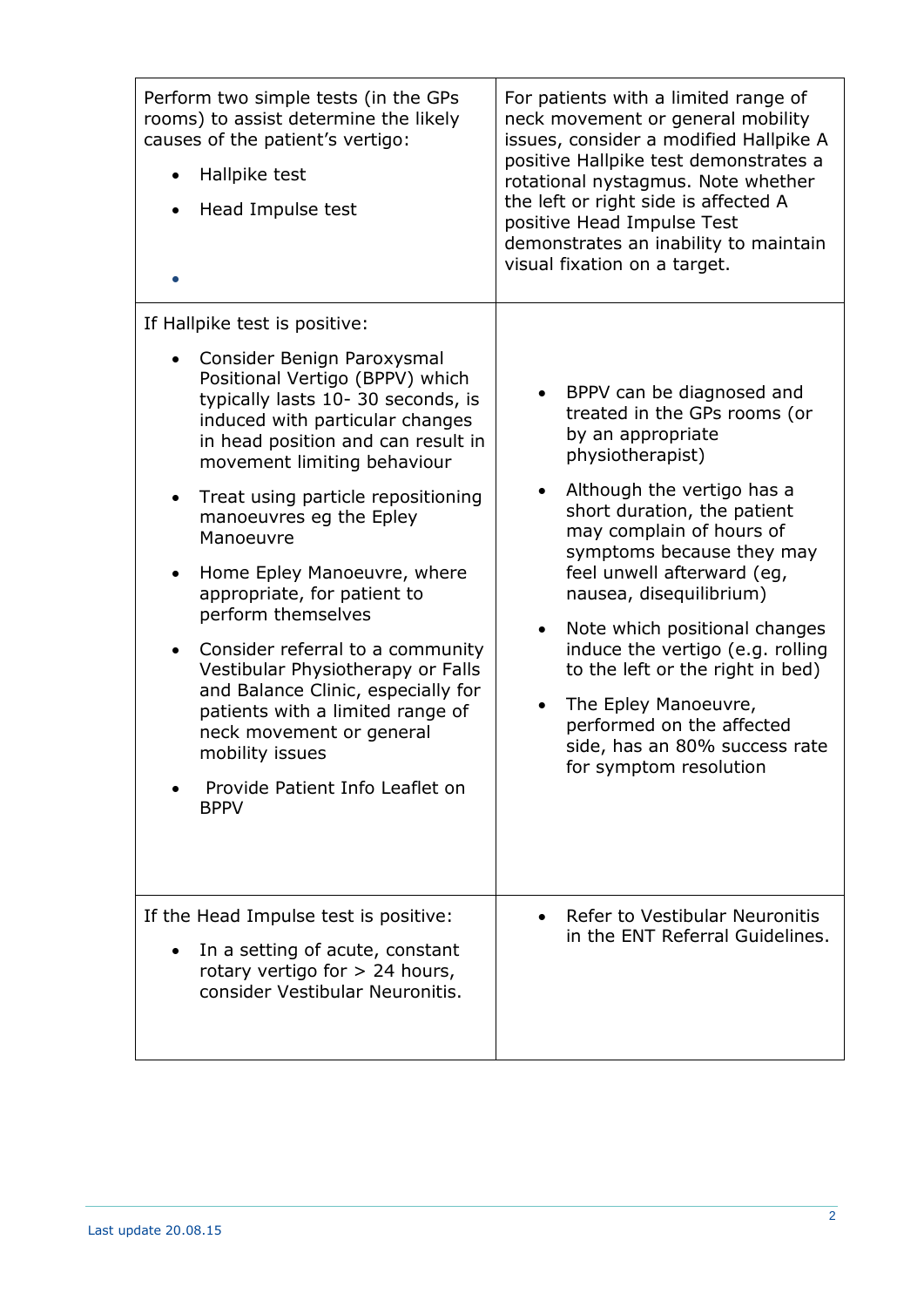| Non-specific dizziness/disequilibrium                                                                                                                                                                                        |                                                                                                                                                                                                                                   |
|------------------------------------------------------------------------------------------------------------------------------------------------------------------------------------------------------------------------------|-----------------------------------------------------------------------------------------------------------------------------------------------------------------------------------------------------------------------------------|
| Sedative & vestibular<br>suppressants (e.g. stemetil,<br>diazepam) may exacerbate<br>presentation<br>DEXA bone density scan and<br>bone protection medication                                                                | Nonspecific unsteadiness, particularly<br>in the elderly may represent multi-<br>sensory disequilibrium, often with<br>more than one aetiology (e.g. vision,<br>peripheral sensation, vestibular<br>hypofunction, hypothyroidism) |
| (calcium & vitamin D at a<br>minimum)                                                                                                                                                                                        |                                                                                                                                                                                                                                   |
| Specialist referral as<br>appropriate: consider<br>geriatrician, ophthalmologist (if<br>visual component suspected e.g.<br>cataracts), neurologist (if<br>neurological component<br>suspected e.g. peripheral<br>neuropathy) |                                                                                                                                                                                                                                   |

### **When to refer to the Eye and Ear**

Suspected BPPV:

- Positive Hallpike test characteristic nystagmus that MUST be seen (not simply patient's report of dizziness on testing).
- Refractory to repeated Epley manoeuvres (over 3 days).
- Symptoms not resolved after seeing Vestibular Physiotherapist or Falls and Balance Clinic.
- Co-morbid vestibular or ontological conditions.
- Patients where particle repositioning is not advised due to limited range of movement in the neck, or due to general mobility issues that can't be > Last updated 10042015 managed by the Vestibular Physiotherapist.
- Patients with suspected Migraine who have not responded to a trial of 2 different migraine prophylactic agents.
- Anyone in whom the diagnosis is unclear.

### **Information to include on the referral letter**

- When referring to the Balance Disorders and Ataxia Service, please ensure medical referral letters or forms are addressed to A Neurologist at the Balance Disorders and Ataxia Clinic, for Medicare purposes.
- Copy of recent audiogram, if available.